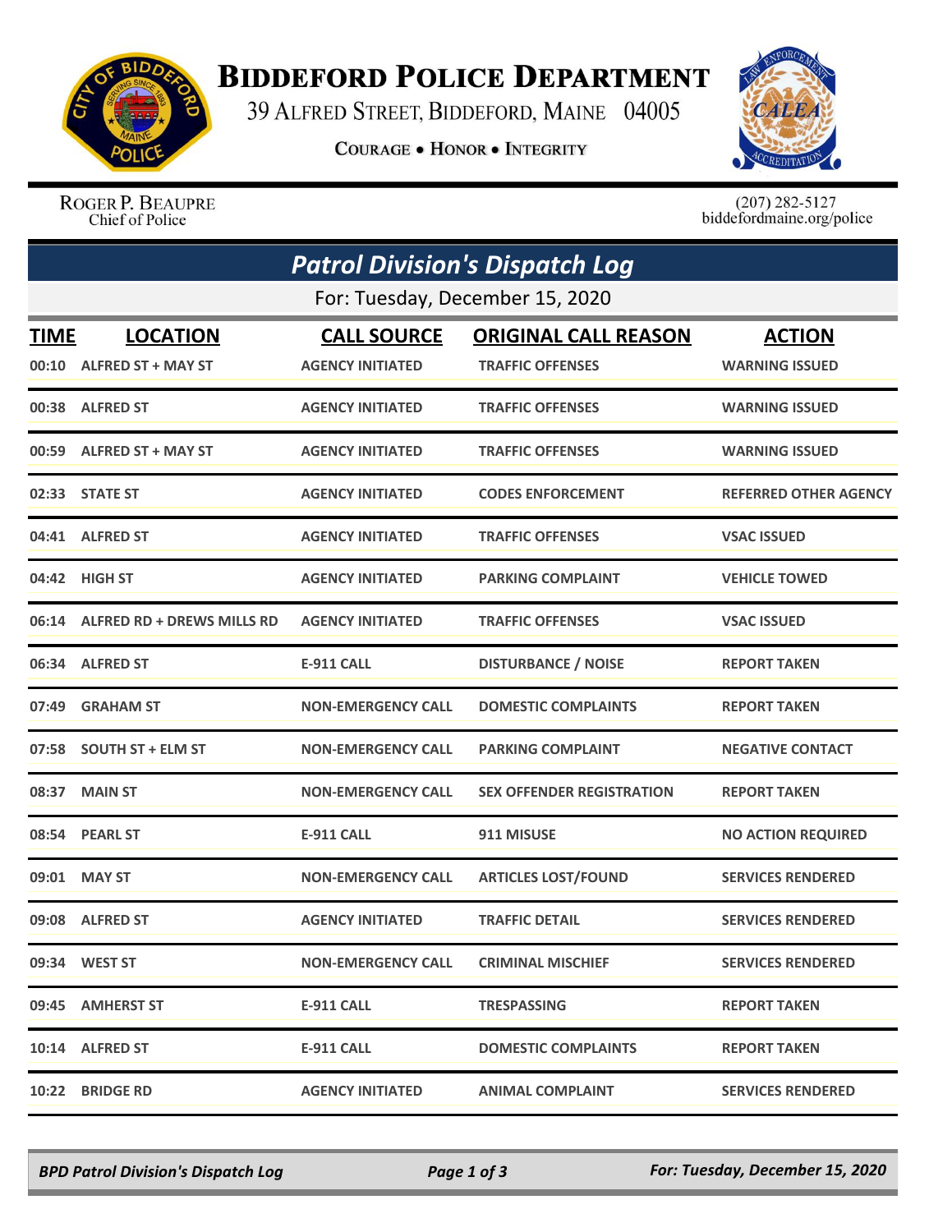| <b>TIME</b> | <b>LOCATION</b>                                                                                    | <b>CALL SOURCE</b>        | <b>ORIGINAL CALL REASON</b>                                           | <b>ACTION</b>            |  |  |  |
|-------------|----------------------------------------------------------------------------------------------------|---------------------------|-----------------------------------------------------------------------|--------------------------|--|--|--|
|             | 10:32 ALFRED ST                                                                                    | <b>NON-EMERGENCY CALL</b> | <b>ARTICLES LOST/FOUND</b>                                            | <b>SERVICES RENDERED</b> |  |  |  |
|             | 10:55 ELM ST                                                                                       | <b>NON-EMERGENCY CALL</b> | <b>CHECK WELFARE</b>                                                  | <b>SERVICES RENDERED</b> |  |  |  |
|             | 11:45 SUMMER ST                                                                                    | <b>E-911 CALL</b>         | <b>DISTURBANCE / NOISE</b>                                            | <b>SERVICES RENDERED</b> |  |  |  |
|             | 12:47 ELM ST + PRECOURT ST                                                                         | <b>NON-EMERGENCY CALL</b> | <b>ROAD HAZARD</b>                                                    | <b>SERVICES RENDERED</b> |  |  |  |
|             | 12:53 BRADBURY ST                                                                                  | <b>WALK-IN AT STATION</b> | <b>CIVIL COMPLAINT</b>                                                | <b>CIVIL COMPLAINT</b>   |  |  |  |
|             | 12:58 CUTTS ST + MAJORS CORNER                                                                     | <b>NON-EMERGENCY CALL</b> | <b>PARKING COMPLAINT</b>                                              | <b>WARNING ISSUED</b>    |  |  |  |
| 13:12       | <b>GRANITE ST</b>                                                                                  | <b>E-911 CALL</b>         | <b>BURGLARY</b>                                                       | <b>ARREST(S) MADE</b>    |  |  |  |
|             |                                                                                                    |                           | OFFENDER: JOSHUA MICHAEL BINETTE  AGE: 32  RESIDENT OF: BIDDEFORD, ME |                          |  |  |  |
|             | <b>CHARGE: BURGLARY</b><br><b>CHARGE: PROBATION HOLD</b><br>CHARGE: VIOLATING CONDITION OF RELEASE |                           |                                                                       |                          |  |  |  |
|             | 13:24 ALFRED ST                                                                                    | <b>WALK-IN AT STATION</b> | <b>PAPERWORK</b>                                                      | <b>PAPERWORK SERVED</b>  |  |  |  |
|             | 13:29 FREEMAN ST                                                                                   | <b>NON-EMERGENCY CALL</b> | <b>BURGLARY OF A MOTOR VEHICLE</b>                                    | <b>SERVICES RENDERED</b> |  |  |  |
|             | 13:54 VINE ST                                                                                      | <b>NON-EMERGENCY CALL</b> | <b>MENTAL ILLNESS CASES</b>                                           | <b>DISPATCH HANDLED</b>  |  |  |  |
|             | 14:43 ALFRED ST                                                                                    | <b>AGENCY INITIATED</b>   | <b>PAPERWORK</b>                                                      | <b>SERVICES RENDERED</b> |  |  |  |
|             | 14:43 LEDGEMERE DR                                                                                 | <b>E-911 CALL</b>         | <b>FRAUD / SCAM</b>                                                   | <b>REPORT TAKEN</b>      |  |  |  |
|             | 14:58 ALFRED ST                                                                                    | <b>WALK-IN AT STATION</b> | <b>OUT FOR FOLLOW UP</b>                                              | <b>SUMMONS ISSUED</b>    |  |  |  |
|             | OFFENDER: JOSEPH L BLAKE  AGE: 61  RESIDENT OF: LIMINGTON, ME                                      |                           |                                                                       |                          |  |  |  |
|             | <b>CHARGE: OPERATING AFTER LICENSE SUSPENSION</b>                                                  |                           |                                                                       |                          |  |  |  |
|             | <b>15:00 VINE ST</b>                                                                               | <b>E-911 CALL</b>         | 911 MISUSE                                                            | <b>DISPATCH HANDLED</b>  |  |  |  |
|             | 15:01 ALFRED ST                                                                                    | <b>E-911 CALL</b>         | <b>BURGLARY</b>                                                       | <b>REPORT TAKEN</b>      |  |  |  |
|             | 15:12 ACORN ST                                                                                     | <b>NON-EMERGENCY CALL</b> | <b>BURGLARY</b>                                                       | <b>REPORT TAKEN</b>      |  |  |  |
|             | 15:26 WENTWORTH ST                                                                                 | <b>NON-EMERGENCY CALL</b> | <b>DISTURBANCE / NOISE</b>                                            | <b>WARNING ISSUED</b>    |  |  |  |
|             | 16:36 JOSHUA DR                                                                                    | <b>E-911 CALL</b>         | 911 MISUSE                                                            | <b>SERVICES RENDERED</b> |  |  |  |
|             | 16:40 ALFRED ST                                                                                    | <b>NON-EMERGENCY CALL</b> | <b>SUSPICION</b>                                                      | <b>GONE ON ARRIVAL</b>   |  |  |  |
|             | 16:52 SUMMER ST                                                                                    | <b>NON-EMERGENCY CALL</b> | <b>DISTURBANCE / NOISE</b>                                            | <b>SERVICES RENDERED</b> |  |  |  |
|             | 17:03 ALFRED ST                                                                                    | <b>NON-EMERGENCY CALL</b> | <b>PAPERWORK</b>                                                      | <b>SERVICES RENDERED</b> |  |  |  |
|             | 17:33 ALFRED ST                                                                                    | <b>WALK-IN AT STATION</b> | <b>PAPERWORK</b>                                                      | <b>FIELD INTERVIEW</b>   |  |  |  |
|             |                                                                                                    |                           |                                                                       |                          |  |  |  |

*BPD Patrol Division's Dispatch Log Page 2 of 3 For: Tuesday, December 15, 2020*